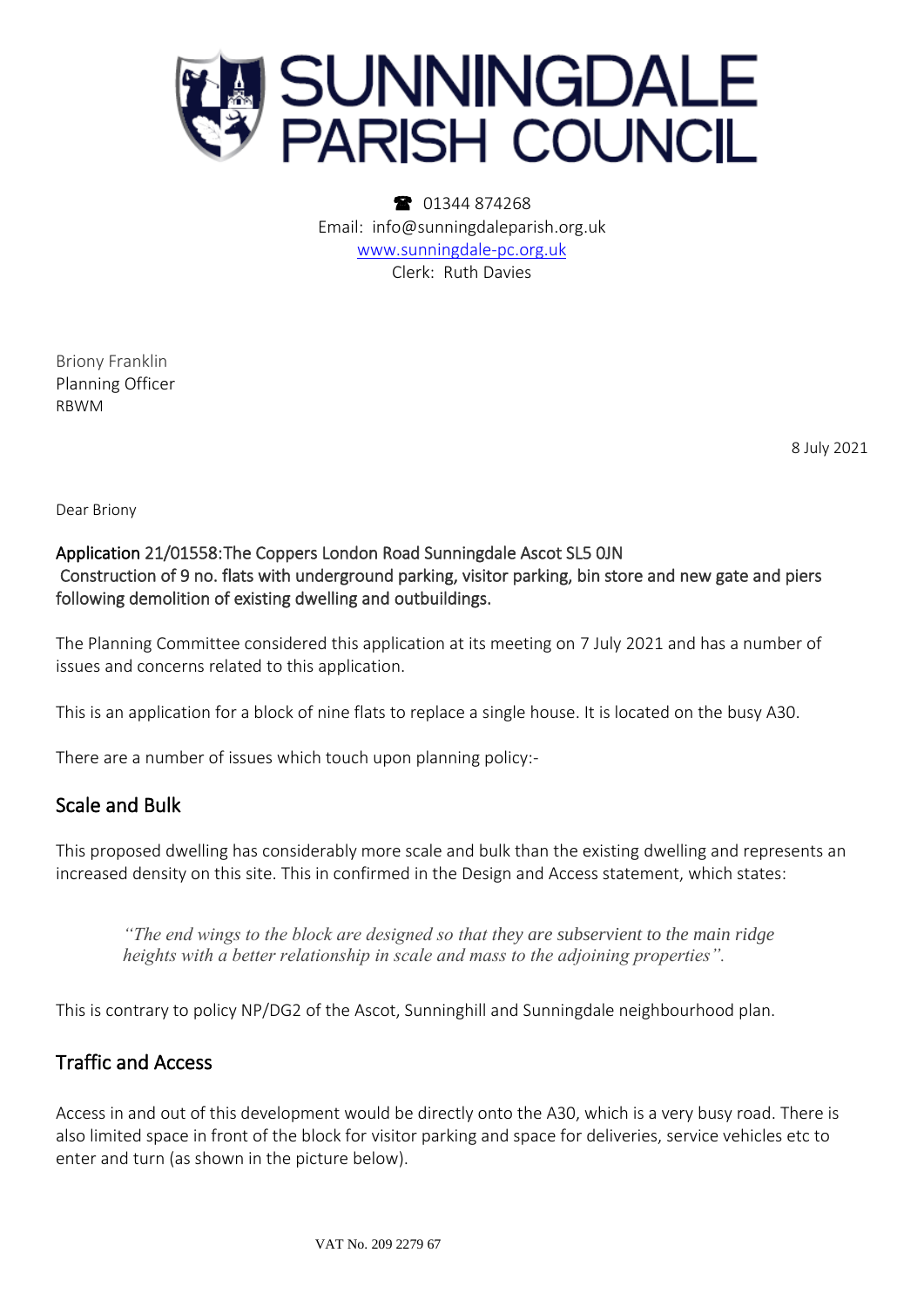

This is contrary to policy NP/T1 of the Ascot, Sunninghill and Sunningdale neighbourhood plan.

# Trees

This property is surrounded by trees. Despite the statement made in the Design and Access statement that:

*"Every effort has been made to retain as many existing trees and hedges along the site perimeter and important street frontage".*

the application still proposes the removal of a number of very large trees.

This is contrary to policy NP/EN3 of the Ascot, Sunninghill and Sunningdale neighbourhood plan.

# Conflict with the Vision for Sunningdale

The Neighbourhood Plan for Ascot, Sunninghill and Sunningdale clearly states that:

- *1. Sunningdale is an aspirational area with extensive Green Belt and leafy surroundings and with a rich variety of housing types.*
- *2. The character of the area along the A30 itself has changed significantly in recent years by the replacement of a number of large houses in large plots by blocks of luxury flats and apartments. Local*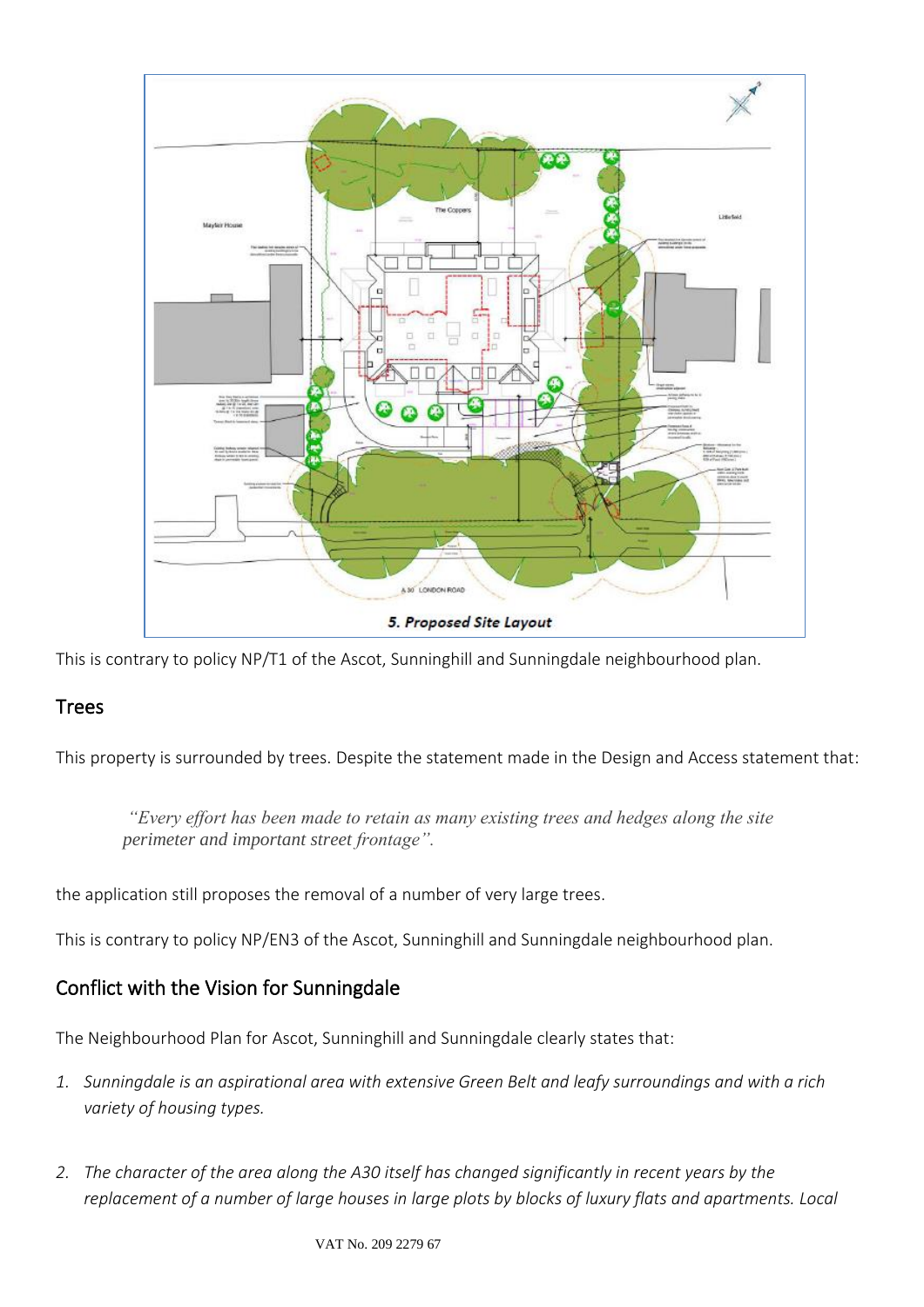*residents feel that this is impacting adversely on the character of the area and its social fabric, and there is strong resistance to this trend extending to other areas of Sunningdale.*

*3. Sunningdale has already seen considerable development along its main A30 artery, resulting in serious traffic and parking issues and an undesirable change to the character of some of the area. We need to strike a fine balance of delivering the most sustainable development that will support the local economy while not further harming the character of the area or aggravating the traffic and parking problems, especially bearing in mind the likely impact of the DERA development in Surrey.* 

Under section 6.2.2 Mix of housing types (NP/H2) it states:

*1. There was negative feedback expressed in community consultations about the number of "mansions" or very large houses being built in our area in recent years, as well as a strong sentiment against the large number of luxury blocks of apartments. These have been to the detriment of delivering a mix of housing that is affordable by "ordinary people" – the people who generally live here.* 

*Residents wish to see more houses built "that our children could afford", typified as being 3–4 bedroom modest family homes. It is extremely important to the sustainability of the social fabric of our village communities that we ensure a continued mix of housing types that allow younger couples, families, and older people to settle or stay here.*

The intent of this policy is: -

- *1. To ensure that future housing development delivers a balanced mix of property types and sizes to better meet the needs of the local community into the future.*
- 2. To deliver more small and medium houses in the area "houses that our children could afford".

This application is the latest in a long line of applications which replace individual houses with a block of flats. Although this application is only for nine flats, to date this year we have seen planning applications totalling 150 flats. This lack of diversity is totally contrary to the strategy described in the Neighbourhood Plan and the wishes of the residents in Sunningdale.

The Parish Council realises that it can only comment on this application, but the many applications for blocks of flats are changing the face of Sunningdale, leaving Sunningdale in a vulnerable position in supporting the needs of our residents.

The fact that flats tend to attract couples (both young and old) but tend not to support families means that the housing stock available for families becomes a scarce resource.

Although the levying of CIL addresses the need for infrastructure to mitigate the affect of these developments on the village as a whole, it does not address the major infrastructure changes required to ensure safe, active, and balanced communities as described in the neighbourhood plan.

In the event that the council is minded to approve this application, the council would ask that an S106 agreement is negotiated as part of the planning conditions.

The scope of the S106 would be to: